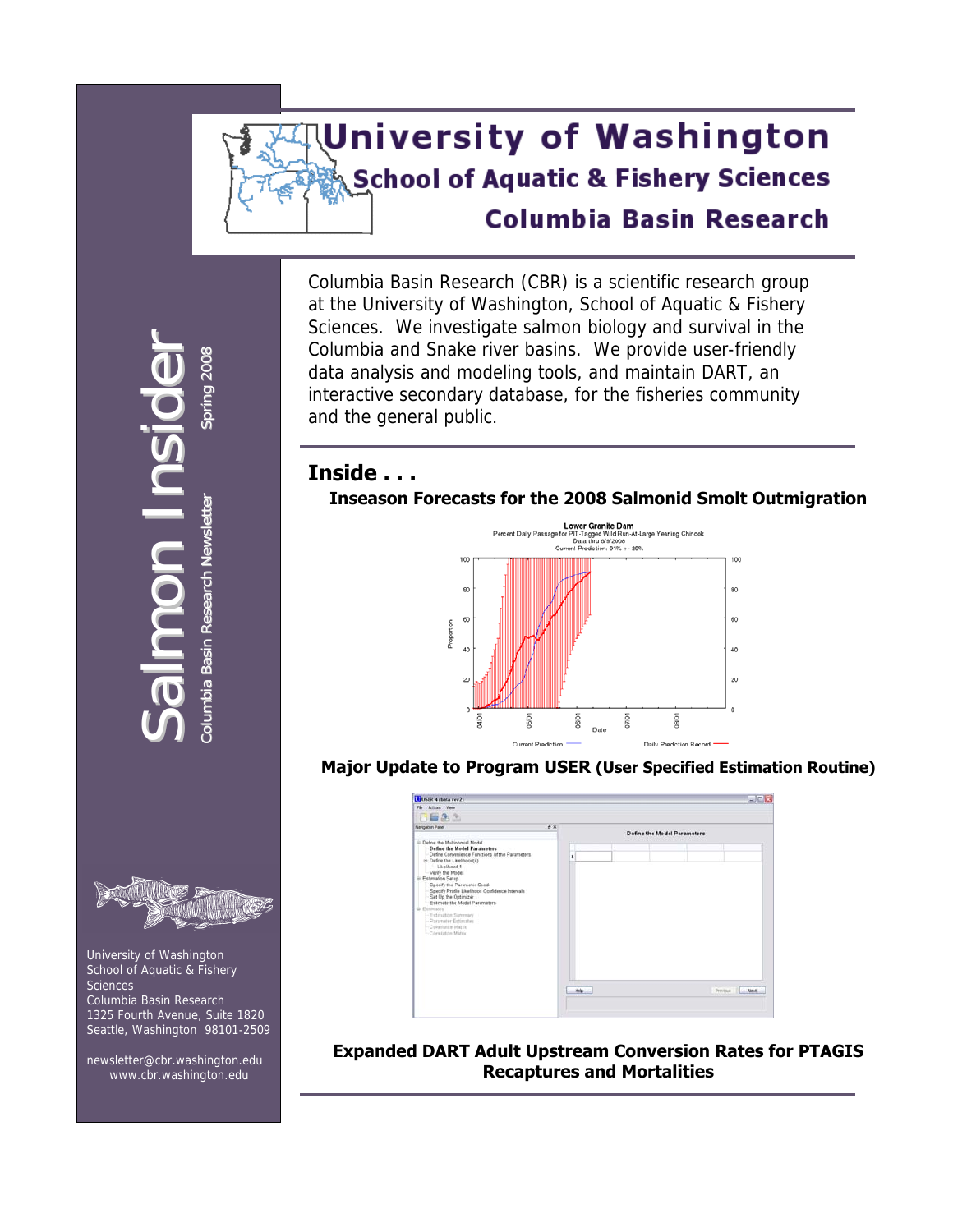# **Inseason Forecasts for 2008―It's that time of year again**

The annual outmigration of salmonid smolts in the Columbia and Snake rivers is well underway. In April, we began forecasting the run timing and arrival distributions of 52 salmonid and steelhead stocks from 29 release sites at 10 monitoring sites in the Columbia River Basin.

 Forecasts are updated daily from April through October, based, in part, on observed data from the Pacific States Marine Fisheries Commission, Fish Passage Center, US Army Corps of Engineers, and Chelan County Public Utility District.

Smolt forecasts are based on two programs to generate downstream passage and arrival distributions: RealTime and COMPASS (COMprehensive PASSage). RealTime uses statistical

algorithms, updated earlier this year, to smooth patterns of historical PIT-tag data and passage indices to provide forecasts of percent daily passage for salmonid stocks at index locations, e.g., Lower Granite Dam, using weighted generalized least squares for decision criteria (Fig. 1). COMPASS—a juvenile fish passage model developed by NOAA Fisheries in collaboration with other federal, state, and tribal agencies, and the University of Washington—uses the RealTime predicted run timing and arrival distributions at Lower Granite and McNary dams to predict downstream McNary dams to predict downstream passage and in-river reach survivals (Fig. 2). Instead of two and the same of the same of the same of the same of the same of the same of the same of the same of the same of the same of the same of the same of the same of the same of the same of the same of the sam  $2)$ .

 [All inseason forecasts for 2008,](http://www.cbr.washington.edu/crisprt/)  [including adult passage and run size and](http://www.cbr.washington.edu/crisprt/)  [water quality conditions, are available at](http://www.cbr.washington.edu/crisprt/)  [http://www.cbr.washington.edu/crisprt/.](http://www.cbr.washington.edu/crisprt/)



**Figure 1.** Percent daily passage forecast from Program RealTime for PIT-tagged, wild run-at-large yearling Chinook salmon smolts at Lower Granite Dam.

|            |            |      | 100        |            |            |            |            |
|------------|------------|------|------------|------------|------------|------------|------------|
|            |            |      | 80         |            |            |            |            |
|            | <b>LGS</b> | LMN  | <b>IHR</b> | <b>MCN</b> | <b>JDA</b> | <b>TDA</b> | <b>BON</b> |
| LWG        | 0.91       | 0.86 | 0.83       | 0.76       | 0.66       | 0.59       | 0.56       |
| LGS        |            | 0.94 | 0.91       | 0.83       | 0.72       | 0.65       | 0.61       |
| <b>LMN</b> |            |      | 0.96       | 0.89       | 0.77       | 0.69       | 0.65       |
| <b>IHR</b> |            |      |            | 0.92       | 0.80       | 0.71       | 0.68       |
| <b>MCN</b> |            |      |            |            | 0.87       | 0.77       | 0.74       |
| <b>JDA</b> |            |      |            |            |            | 0.89       | 0.85       |
| <b>TDA</b> |            |      |            |            |            |            | 0.95       |

**Figure 2.** Predicted in-river survivals of PIT-tagged, wild run-at-large yearling Chinook salmon between dams for 09-Jun-2008 by COMPASS.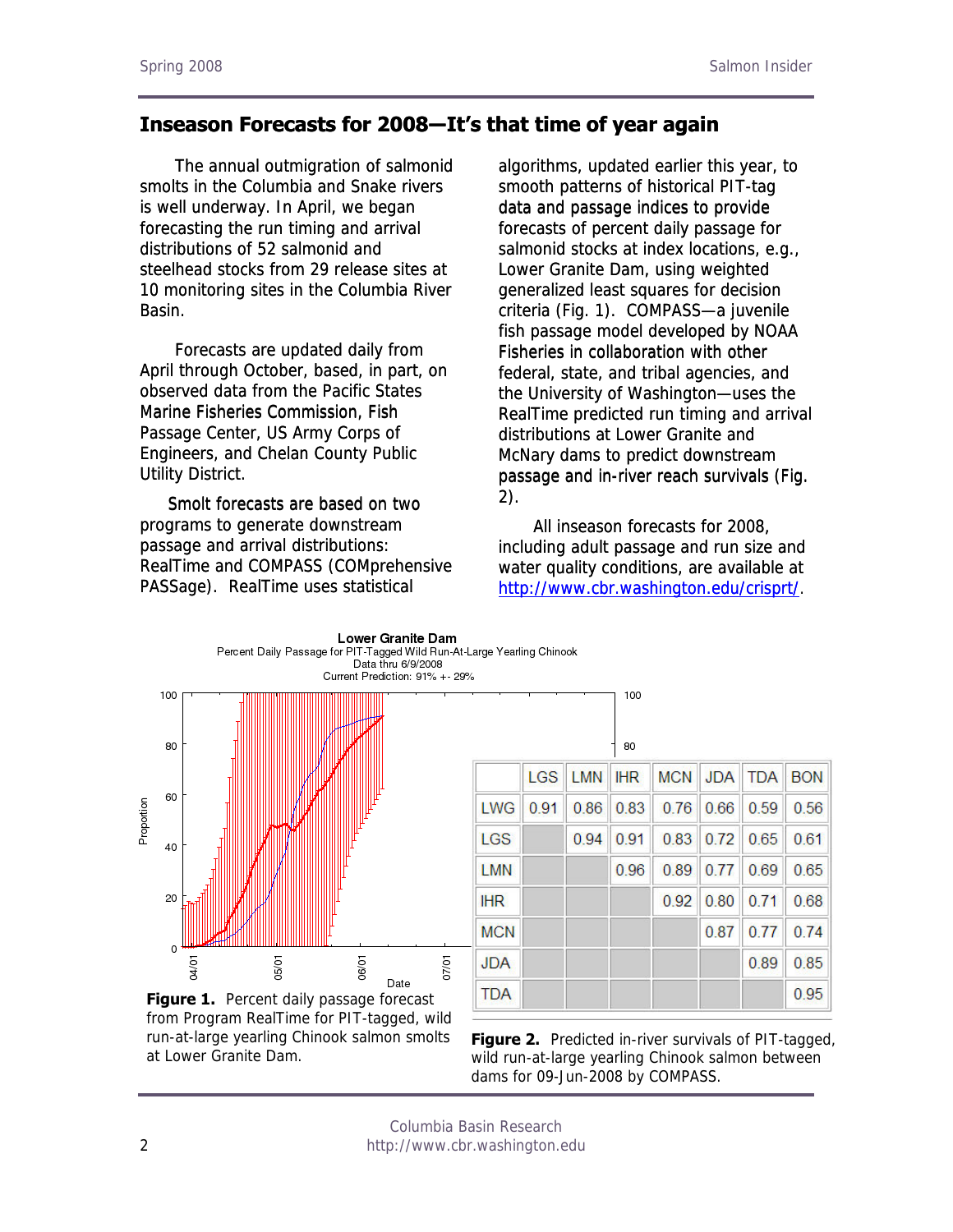# **Major Update of Program USER (User Specified Estimation Routine)**

 Program USER (User Specified Estimation Routine) is a software tool available on the CBR website that allows investigators to develop statistical models for analyzing tagging and count data. It provides the capability to estimate the parameters of multinomial and product multinomial likelihood models defined by investigators.

 USER 4 provides two major enhancements over previous versions of USER; (1) a more intuitive user interface, and (2) the capability to include total animal abundance as a parameter to be estimated.

 Figure 3 shows the new USER interface at startup. At startup, the active page is "Define the Model Parameters" – the first step in defining the model. On the left-hand side is a navigation panel

with the active page identified in bold type. On the right-hand side is the active screen. Every page has "Next" and "Previous" buttons on the active screen, thus allowing the user to move sequentially through the screens and steps of model development and estimation.

 The user also has the option of double-clicking on any item on the navigation panel and going directly to the desired page (currently unavailable pages are grayed out). This interface will guide a first-time user through the process of defining a model, estimating the parameters, and viewing the parameter estimates in a sequential manner, but it will also allow a more experienced user with the flexibility to go directly to a desired screen and model step.

| <b>U</b> USER 4                                                                                                                                                                                                                                                                                                                                                                                                                                                                         |                                   |                             | $\blacksquare$ $\blacksquare$ $\mathsf{X}$ |
|-----------------------------------------------------------------------------------------------------------------------------------------------------------------------------------------------------------------------------------------------------------------------------------------------------------------------------------------------------------------------------------------------------------------------------------------------------------------------------------------|-----------------------------------|-----------------------------|--------------------------------------------|
| File Actions View<br>WWWMMMGC                                                                                                                                                                                                                                                                                                                                                                                                                                                           |                                   |                             |                                            |
| Navigation Panel                                                                                                                                                                                                                                                                                                                                                                                                                                                                        | 日 ×                               | Define the Model Parameters |                                            |
| E-Define the Multinomial Model<br><b>Define the Model Parameters</b><br>Define Convenience Functions of the Parameters<br><b>Define the Likelihood(s)</b><br>-Likelihood 1<br>- Verify the Model<br>G-Estimation Setup<br>Specify the Parameter Seeds<br>Specify Profile Likelihood Confidence Intervals<br>Set Up the Optimizer<br>Estimate the Model Parameters<br><b>E</b> stimates<br><b>Estimation Summary</b><br>Parameter Estimates<br>- Covariance Matrix<br>Correlation Matrix | $\mathbf{1}$<br><sup>2</sup> Help |                             | <b>Frevious</b><br><b>Next</b>             |

**Figure 3.** The new startup screen for Program USER 4.

Columbia Basin Research http://www.cbr.washington.edu 3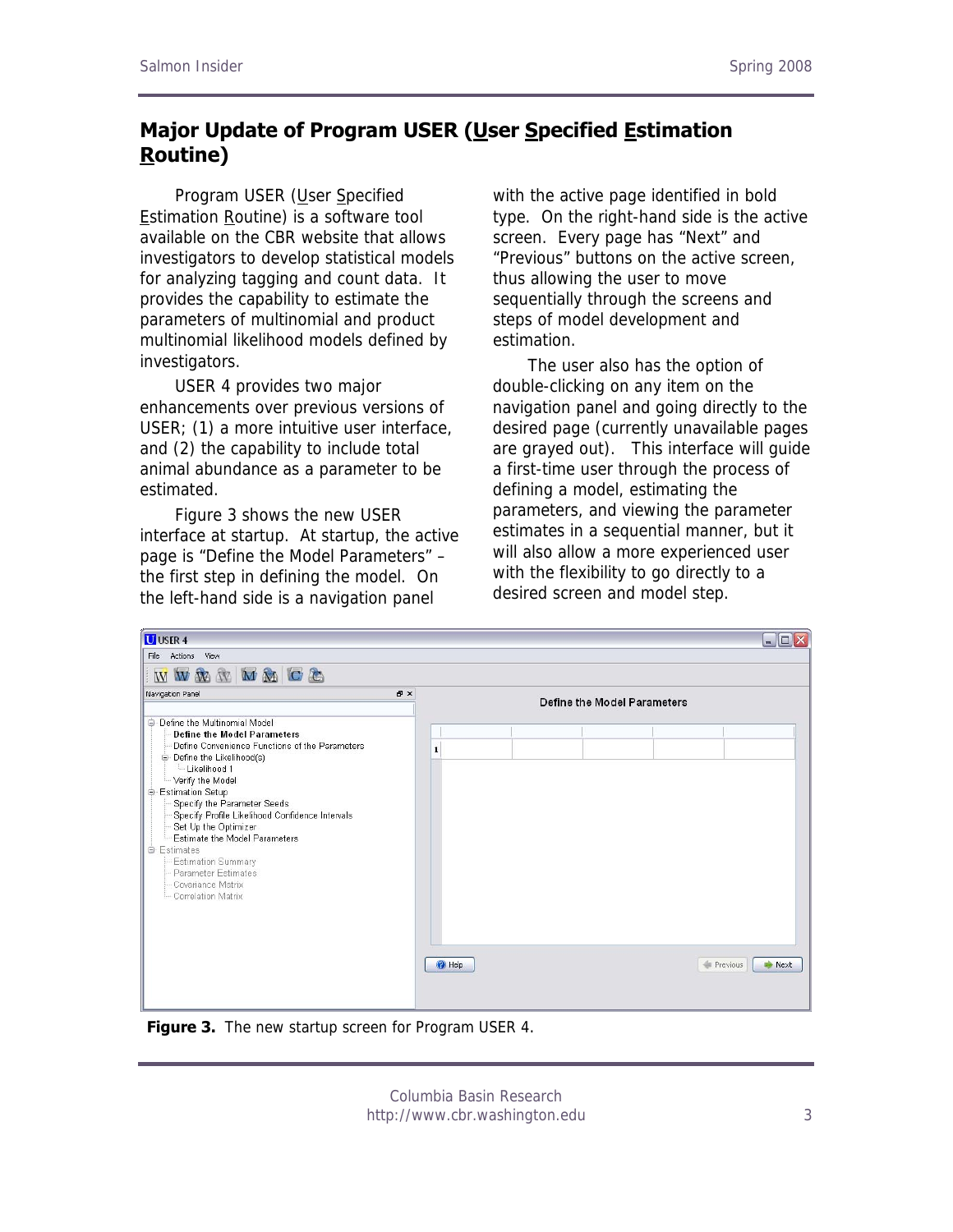A model in USER consists of parameters and one or more likelihood definitions. Each likelihood consists of a list of categories, with each having (1) a unique label, (2) the probability of the category as a function of the parameters, and (3) the observed count. Figure 4 shows a portion of the parameter definition screen with two parameters defined.



**Figure 4.** Definition of abundance parameters "N" and "p."

Program USER 4 assesses the validity of model definitions by verifying that the category probabilities for each likelihood in the model sum to 1 (the parameters cannot be estimated if the probabilities do not sum to 1). USER 4 provides the maximum likelihood estimates of the model parameters

along with the standard errors. The resulting covariance matrix and correlation matrices may be viewed and saved to a file for use by other software.

Figure 5 shows a portion of the subsequent likelihood definition page. For each category the user must enter a unique label, the category probability, and the observed count for that category. If the user enters a category label in the form of "(N)" where "N" is any previously defined parameter, USER fills in the Counts column with "N - ..." indicating that "N" is now assumed to be the parameter for the total abundance for the likelihood, and that the counts for this "unobserved" category are N less the sum of the counts for the for the total abundance for the likelihood, and that the counts for this "unobserved" category are N less the sum of the counts for the unobserved categories (i.e.,  $N - n1 - n2$ − n3).

 USER 4 may be obtained at [www.cbr.washington.edu/paramest/user.](http://www.cbr.washington.edu/paramest/user) Assistance with Program USER can be obtained by contacting Jim Lady, jlady@u.washington.edu.

| Label         | Probability        | <b>Counts</b>    |
|---------------|--------------------|------------------|
| $1 \nvert n1$ | P                  | 10000            |
| 2n2           | $p*(1-p)$          | 800              |
| 3n3           | $p*(1-p)\hat{ } 2$ | 100              |
| $4^{(N)}$     | $(1-p)^{3}$        | $N$ - $\ldots$   |
|               |                    |                  |
|               |                    |                  |
|               |                    |                  |
| Help          |                    | Previous<br>Next |

Figure 5. Likelihood definition with a final unobserved category (only allowed if there is an abundance parameter defined).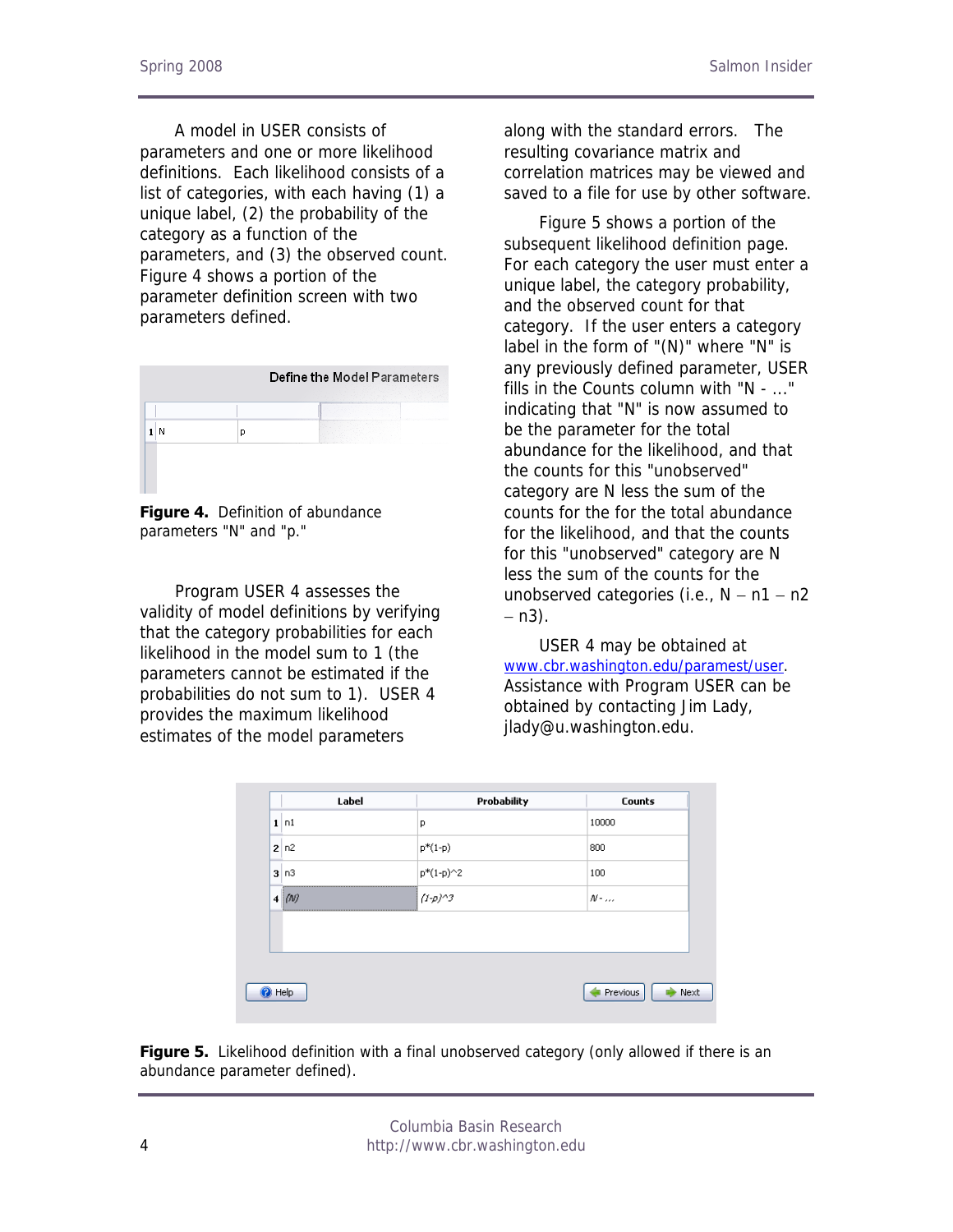### **DART Adult Upstream Conversion Rates: Expanded to Include PTAGIS Recapture and Mortality Datasets**

One of the most widely used measures to estimate adult upstream survival is the conversion rate of fish from one project to the next. The conversion rate measures the fraction of adults initially seen at a downstream site that are subsequently detected at a particular upstream site. The use of PIT-tagged fish for estimating conversion rates allows rapid estimation of the current year survivals.

In April 2008, at the request of one of the regional agencies, we expanded and redesigned the [DART PIT Tag Adult Returns](http://www.cbr.washington.edu/dart/pit_obs_adult_conrate.html)  [Conversion Rate](http://www.cbr.washington.edu/dart/pit_obs_adult_conrate.html) online analysis tool to include additional data from the PTAGIS Recapture and Mortality datasets. This expansion was prompted by occasional detector outages at Wells Dam which resulted in fish being recaptured at Wells Hatchery but not detected at Wells Dam. This detection and recapture data can be added at the discretion of the user to enhance DART conversion rate estimates.

#### Analyzing and Filtering PTAGIS Datasets

On a daily basis, we filter the PTAGIS observation dataset for detections in adult ladders and identify individuals as adult upstream migrants based on a series of criteria. We label these adult observations at a project as detector observations (PIT) in the database table.

We then compare the PTAGIS Recapture and Mortality datasets to the DART adult observations at each project. Specific recapture and mortality records of adult individuals not found in the observation dataset—based on tag\_id and project—are added to the database table. We assume any mortality record at a project after a fish has been assigned adult status indicates the adult successfully migrated to that project. We label these adult observations as project recapture (REC) and project mortality (MRT).

The inclusion of the Recapture and Mortality datasets allows for identifying another group of fish labeled headwater recapture (HDW). PIT-tagged adult recaptures are occasionally recorded above the "final" adult ladder in a particular river system. These individuals have clearly passed the final dam and their successful escapement can be included at that final project. Unique recaptures above the final upstream project are assigned in the database to that project as follows: Wells for the Columbia River, Lower Granite for the Snake River, Three Mile Falls for the Umatilla River, and Prosser for the Yakima River.

**Table 1.** DART database tag counts for all years for additional detection/recaptures at Columbia and Snake final projects.

| <b>Final</b><br>Project,<br><b>River</b><br><b>System</b> | <b>Observation Type</b> | <b>Tag</b><br>Count |
|-----------------------------------------------------------|-------------------------|---------------------|
| Wells,                                                    | Project Recapture (REC) | 123                 |
| Columbia<br>River                                         | Project Mortality (MRT) | 91                  |
|                                                           | Headwater Recap (HDW)   | 9                   |
| Lower                                                     | Project Recapture (REC) | 38                  |
| Granite,<br><b>Snake</b>                                  | Project Mortality (MRT) | 7                   |
| River                                                     | Headwater Recap (HDW)   | 13                  |

#### Conversion Rate Online Analysis Tool

#### The [DART PIT Tag Adult Returns](http://www.cbr.washington.edu/dart/pit_obs_adult_conrate.html)

[Conversion Rate](http://www.cbr.washington.edu/dart/pit_obs_adult_conrate.html) online analysis tool generates a summary of conversion rates by PIT-tag release site for each detection year possible based on Release Basin, Conversion Reach, Species, Run, Rear Type, and Month Range selections. The results include all adult detections of the population at the lower project of the conversion reach. The detections reported for the upper project include only detections for the PIT-tagged fish which were observed at the lower project.